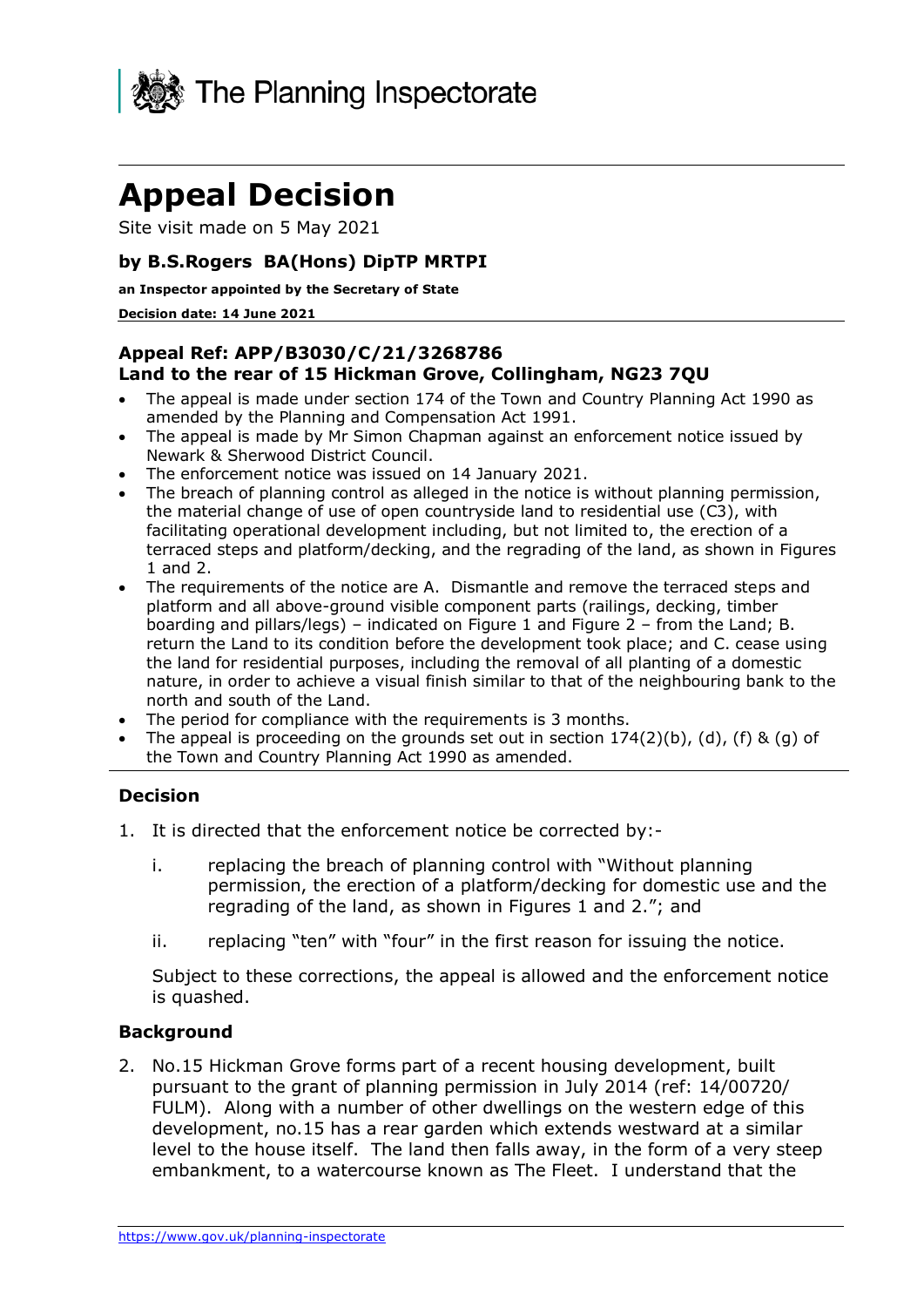ownership of the embankment is divided to accord with the width of each property backing onto it.

3. The appeal site is that part of the steep embankment which extends in line with no.15. Here, the appellant has constructed an extremely large, wooden deck structure virtually the full width of, and at a similar height to, his garden. The deck extends over most of depth of the embankment and is very significantly higher than ground level at its western extremity.

## **The enforcement notice**

- 4. The allegation in the notice is of a material change of use to residential use, indicating that the erection of the decking etc. facilitates that use. The Council appears to rely on the principles established in *Murfitt<sup>1</sup>* for its approach of requiring the removal of operational development, which has been in place for more than 4 years prior to the issue of the notice, to restore the land to its condition before the breach took place. In *Murfitt*, it was held that an enforcement notice may require that such works carried out to facilitate the material change of use are removed.
- 5. There are two limbs to 'development', the carrying out of building, engineering, mining or other operations in, on, over or under land and the making of any material change in the use of any buildings or other land. I note that, in S.336(1) of The Act "use", in relation to land, does not include the use of land for the carrying out of any building or other operations on it. It was held by Lord Denning in *Parkes*<sup>2</sup> that operational development 'comprises activities which result in some physical alteration to the land, which has some degree of permanence to the land itself, whereas … 'use' comprises activities which are done in, alongside or on the land but do not interfere with the actual physical characteristics of the land.'
- 6. Waller LJ sought to clarify this difference in *Murfitt* in opining that a breach subject to the 'four year rule' is one where "something is done that, on the whole, would be obvious – that, on the whole, would be permanent by the mere fact that it is done and, therefore something that should be dealt with within a period of four years." He contrasted this with the case before him in which the works were for an ancillary purpose, which would leave the land in a useless condition for any purpose, and so the land should be restored to the condition it was before the unauthorised development took place.
- 7. In the present case, the development carried out appears to me to primarily comprise building operations which have resulted in a very noticeable and permanent physical alteration to the land. To my mind, the development is not incidental to a material change of use – it is a large and very visible operational development in its own right, designed for domestic use. It appears to me to be the type of development alluded to by Waller LJ and one which should be challenged within four years. For this reason, I shall correct the allegation in the notice to reflect its status as operational development and to refer to the relevant four year period.
- 8. I have considered whether this correction would give rise to any injustice to any party and have concluded that would not be the case. The parties have

<sup>1</sup> Murfitt v SSE and E.Cambridgeshire DC [1980] 40 P&CR 254

<sup>2</sup> Parkes v SSE [1979] 1 All ER 21172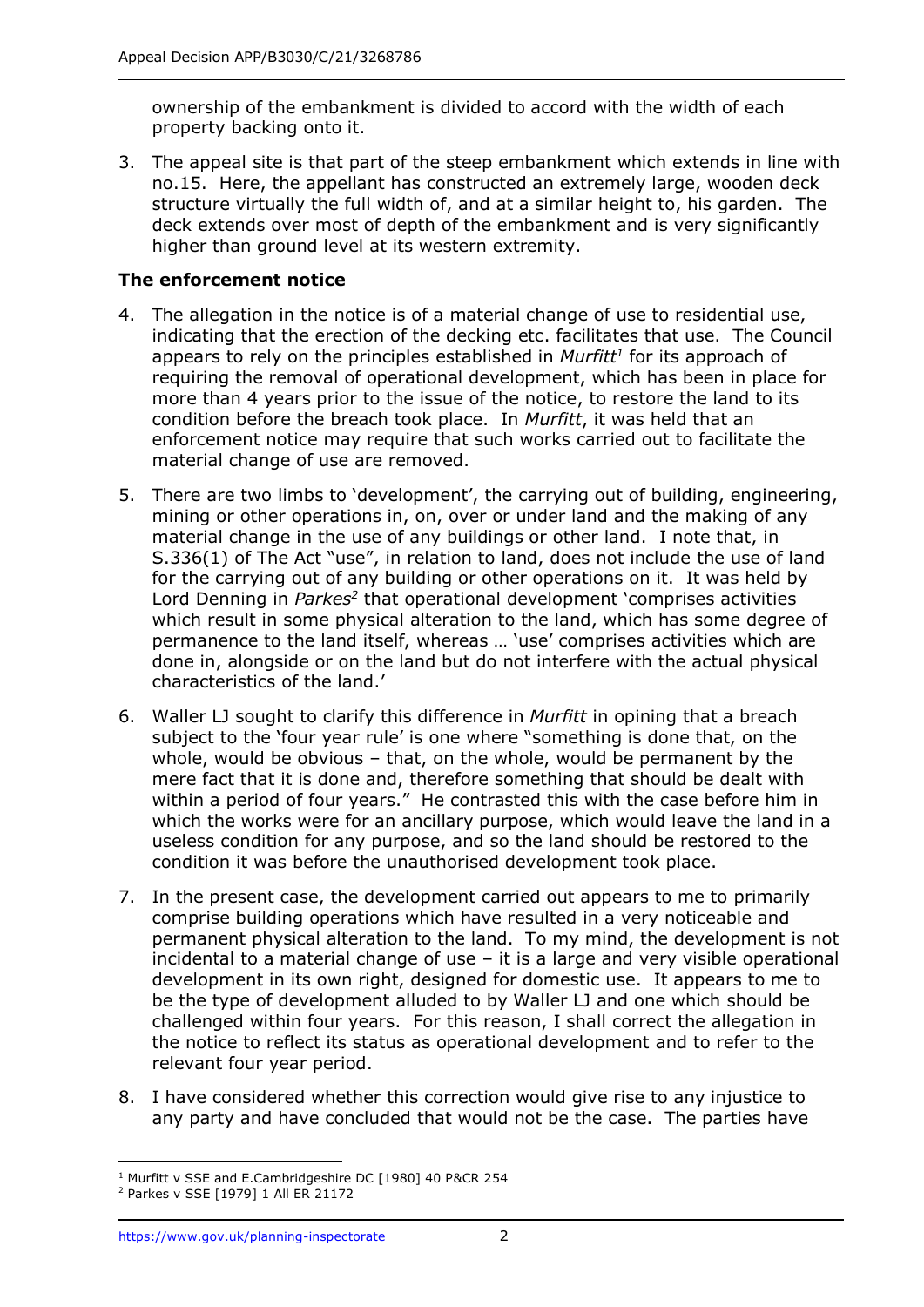addressed this matter fully in their cases and have been given an opportunity to comment on the proposed correction.

## **The appeal on ground (b)**

9. The purpose of ground (b) is to submit that those matters alleged in the notice have not occurred. In the allegation as originally drafted, the land in question is being put to a residential use and the 'facilitating' operational development has taken place. In any event, I have corrected the allegation to refer only to the operational development. The appeal on ground (b) fails.

# **The Appeal on ground (d)**

- 10. Having regard to my correction of the allegation in the notice, the onus is on the appellant to demonstrate that the development was substantially completed more than 4 years prior to the issue of the notice on 14 January 2021.
- 11. The appellant has submitted photographs showing the decking substantially complete and in use on 25 March 2016. Photographs of the appellant's children using the decking in 2016 and again in 2020 show a clear age change, consistent with the quoted dates. Miss Wilson of 11 Hickman Grove attests to the fact that the decking has been in position since March 2016 and Mrs Fawcett of 16 Hickman Grove confirms in her letter of 4 May 2021 that the structure has been in place for more than 5 years. The Council has not disputed any of this evidence, nor provided any alternative evidence on this matter such as to cast doubt on the appellant's version of events.
- 12. Accordingly, I am satisfied, on the balance of probability, that the development in question was substantially completed more than 4 years prior to the issue of the notice and that no enforcement action could be taken. The appeal on ground (d) succeeds and I shall quash the notice.

# **The Appeal on grounds (f) and (g)**

13. Having come to my conclusion on ground (d), there is no need to go on to consider grounds (f) and (g).

## **Other matters**

- 14. The Council has drawn my attention to an appeal decision of October 2020 concerning the neighbouring dwelling, no.3 Pitomy Drive (Ref: APP/B3030/ W/20/3254592), arguing for a consistent approach to decision making. In that case, an appeal against the Council's refusal to grant planning permission for 'the change of use of land to extend the residential curtilage, erection of timber decking and partial replacement of boundary fence with picket handrail' was dismissed.
- 15. However, there is a crucial difference between an appeal under S.78 of the Act and one under S.174. In the former case, the question as to whether the development should have been described as a material change of use or operational development was not put before the Inspector. He was simply charged with considering the planning merits of the proposed development.
- 16. I may well have come to a similar conclusion on the planning merits in the present case had there been a ground (a) appeal and a deemed application before me. However, such considerations were not before me. I am only able